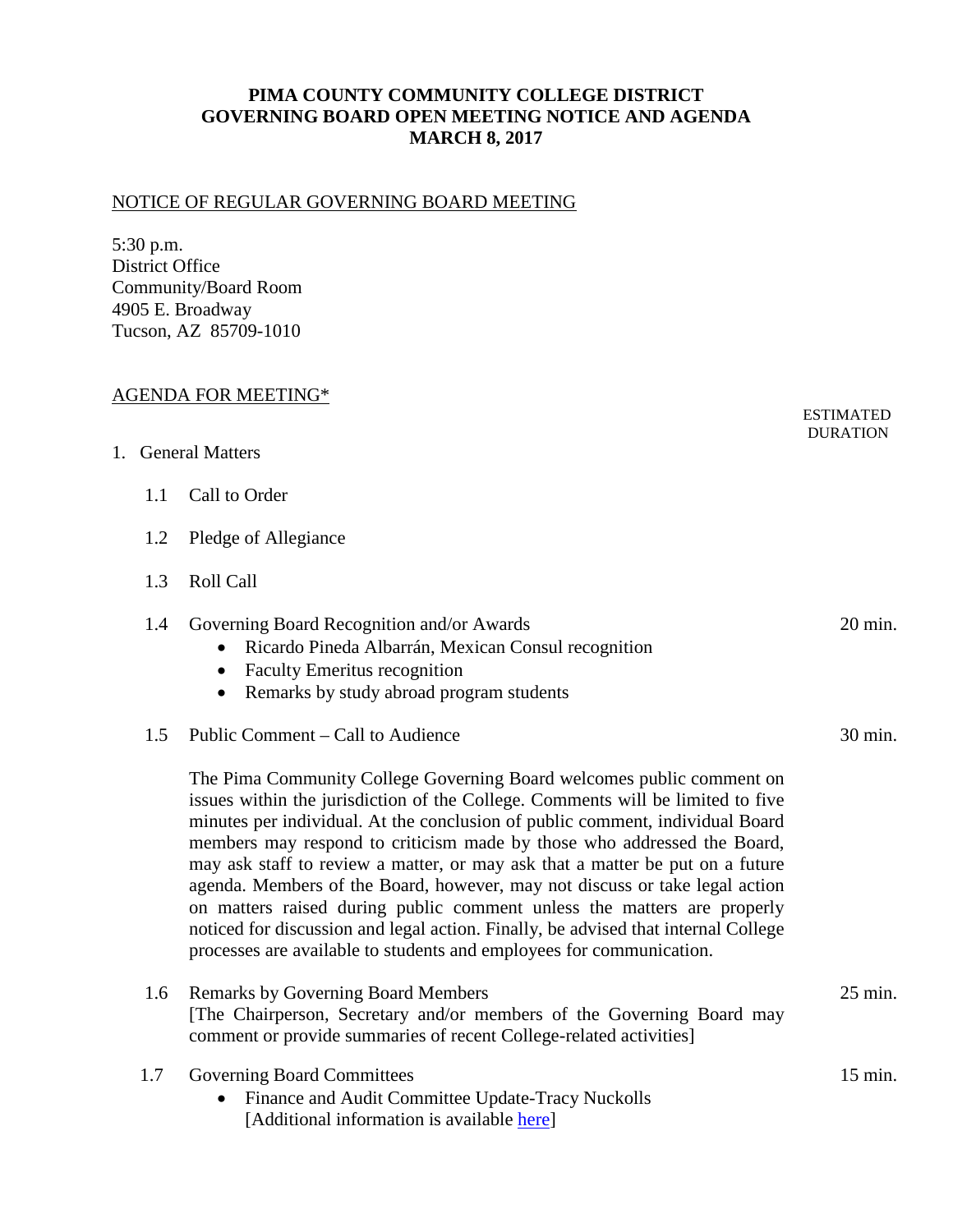[View the **Draft Diversity Plan**]

## 2. Reports

|    | 2.1                      | <b>Administration Reports</b><br>Accreditation update - Bruce Moses<br>$\bullet$<br>Diversity, Inclusion and Global Education – Nic Richmond<br>$\bullet$                                                                                                                                                                                                                                                                                                                                                             | 10 min.<br>$10 \text{ min.}$ |
|----|--------------------------|-----------------------------------------------------------------------------------------------------------------------------------------------------------------------------------------------------------------------------------------------------------------------------------------------------------------------------------------------------------------------------------------------------------------------------------------------------------------------------------------------------------------------|------------------------------|
|    | 2.2                      | Reports by Representatives to the Board<br>[The representatives to the Board will provide highlights of their group's<br>activities during the preceding month(s) and issues and suggestions to be<br>considered for administration follow-up or inclusion on a future Board meeting<br>agenda.]<br>Student – Derrick Espadas<br>$\bullet$<br>Staff - Michael Tulino<br>$\bullet$<br>Adjunct Faculty – Carlo Buscemi<br>$\bullet$<br>Faculty - David Morales<br>$\bullet$<br>Administrator - Nina Corson<br>$\bullet$ | 25 min.                      |
|    | 2.3                      | Chancellor's Report<br>[Chancellor Lambert may report on current events at or involving the College;<br>Legislative and Budget Updates and recent activities such as: community<br>meetings, presentations and conferences]<br>• Update on summer schedule                                                                                                                                                                                                                                                            | 10 min.                      |
| 3. | <b>Information Items</b> |                                                                                                                                                                                                                                                                                                                                                                                                                                                                                                                       | 10 min.                      |
|    | 3.1                      | Financial Report-January 2017 Financial Statements                                                                                                                                                                                                                                                                                                                                                                                                                                                                    |                              |
|    | 3.2                      | <b>Employment Information</b><br>[Appointments, acting assignments, retirements and separations]                                                                                                                                                                                                                                                                                                                                                                                                                      |                              |
|    | 3.3                      | <b>Adjunct Faculty Appointments</b>                                                                                                                                                                                                                                                                                                                                                                                                                                                                                   |                              |
|    | 3.4                      | Regular Faculty Appointments for Fiscal Year 2017-2018                                                                                                                                                                                                                                                                                                                                                                                                                                                                |                              |
|    | 3.5                      | Changes to Fiscal Year 2017-2018 Cost Recovery Course Fees                                                                                                                                                                                                                                                                                                                                                                                                                                                            |                              |
|    | 3.6                      | <b>Administrative Procedure Changes</b><br>[AP 3.01.01: Certifying Faculty Teaching Credit Bearing Courses — Revised]<br>[AP 3.21.01: Transfer and Prior Learning Credit - Revised]<br>[AP 3.30.01: Academic Standing Policy — $New$ ]                                                                                                                                                                                                                                                                                |                              |
|    | 3.7                      | New Board Policy – First Reading<br>[BP 1.12: Chancellor Emeritus Status — $New$ ]                                                                                                                                                                                                                                                                                                                                                                                                                                    |                              |
|    | 3.8                      | Diversity Plan update and discussion                                                                                                                                                                                                                                                                                                                                                                                                                                                                                  |                              |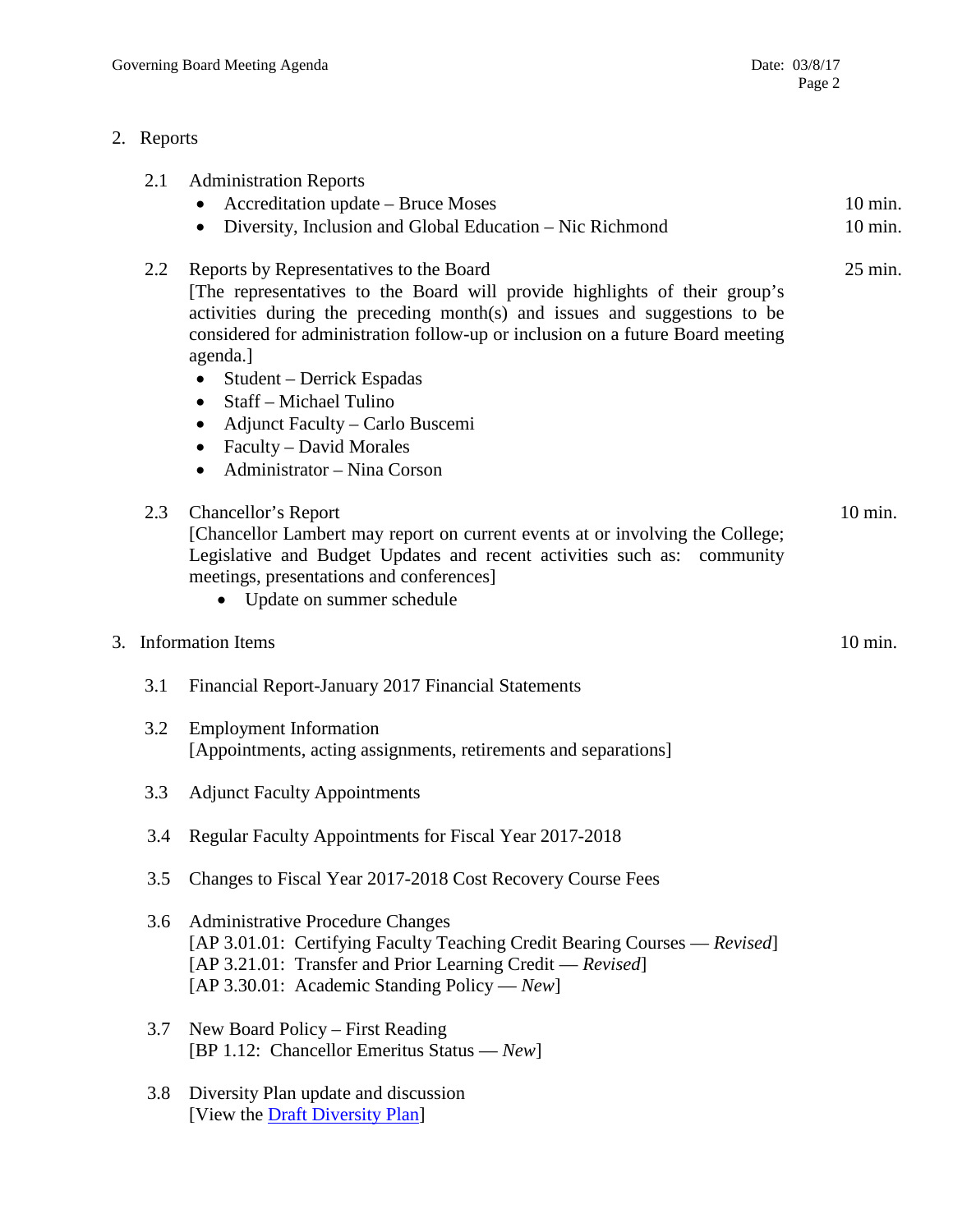## Discussion Item

- 3.11 Board Policy Substantive Changes First Reading [BP 6.06: Intellectual Property Ownership]
- 4. Action Items
	- 4.1 Consent Agenda 5 min.
		- (1) Approval of Minutes of the following meetings:
			- A. Regular Meeting of January 11, 2017
			- B. Special Meeting of January 30, 2017
			- C. Study Session of January 30, 2017
			- D. Special Meeting to conduct Executive Session on February 8, 2017
			- E. Regular Meeting of February 8, 2017
		- (2) Multiple Program Inactivations
		- (3) Contract: Adobe Software, 2017-2020 [To approve the contract renewal for Adobe Software. The three-year agreement covers College-wide licensing for Adobe Software; total costs are not expected to exceed \$207,027.00 for the 2017-2020 years] [Adobe Software contract](https://www.pima.edu/meeting-notices-support/2017-docs/201703-08-adobe-license-agreement.pdf)
		- (4) Contract: Employee Dental Benefits, Fiscal Year 2017-2018
		- (5) Contract: Life and AD&D Insurance, Fiscal Year 2017-2018
		- (6) Contract: Short Term Disability Insurance, Fiscal Year 2017-2018
		- (7) Contract: Upgrade of Avaya Phone System [To approve a contract with ConvergeOne to upgrade the Avaya Telephone System. Total contract costs are not expected to exceed \$444,000; the project was previously approved by the Governing Board in the 2017-18 Capital Budget] [Avaya Telephone System contract](https://www.pima.edu/meeting-notices-support/2017-docs/201703-08-avaya-agreement-phase-1.pdf)
		- (8) Sabbatical Approval For Fall 2017 and Spring 2018 [To approve full-pay sabbaticals for Instructional Faculty Teresa Campbell, James De La Rosa, Shelly Dorsey, Noah Fay, Stephen Grede, Virginia Harmelink, and David Williamson]
	- 4.2 Other Action Items
		- (1) Contract: Employee Medical Benefits and Pharmaceutical Benefits, Fiscal 10 min. Year 2017-2018
		- (2) Academic Year 2017-2018 Student Tuition and Service Fee 20 min.
			- Tuition and benefit update